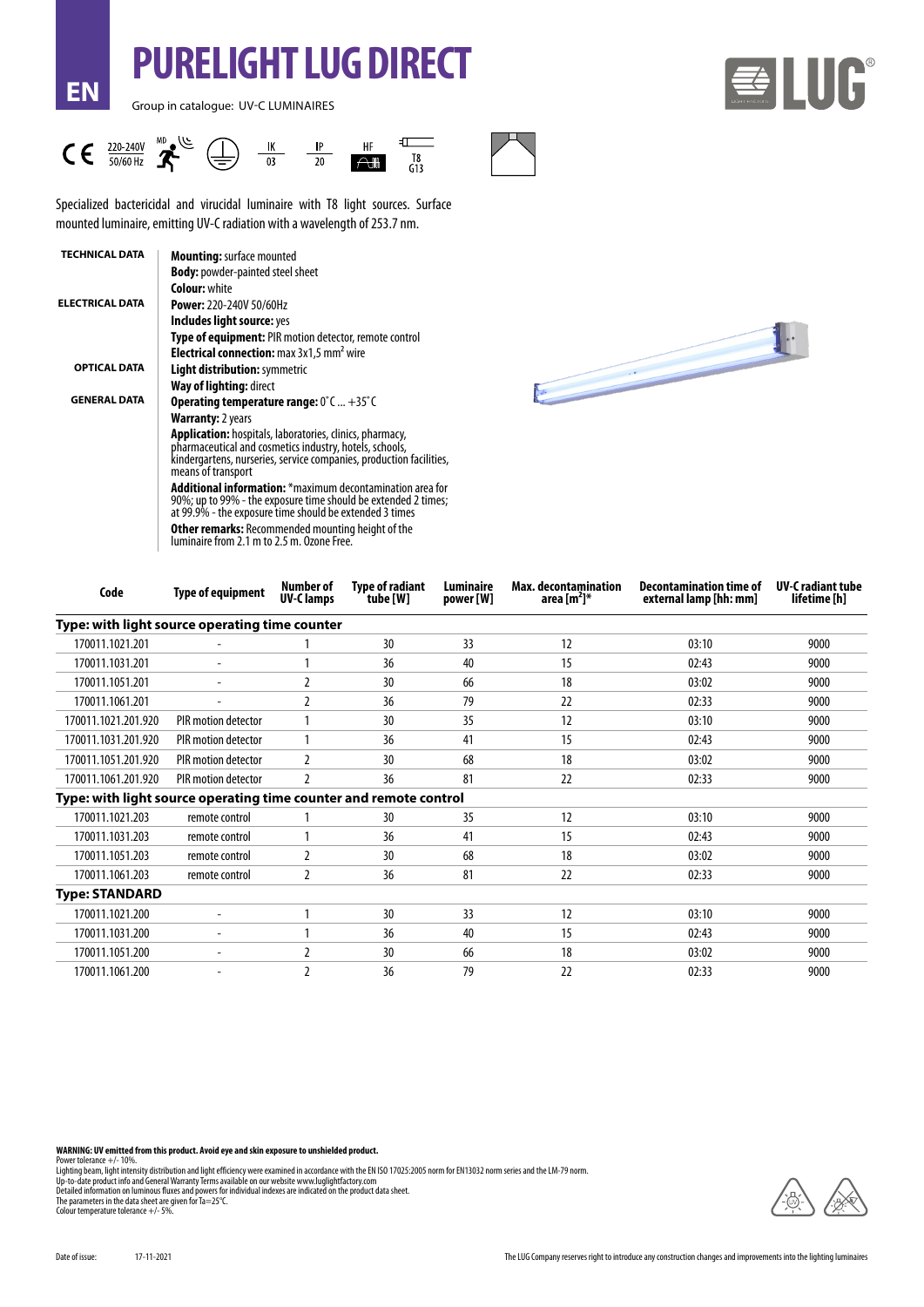### Group in catalogue: UV-C LUMINAIRES

**EN**

**PURELIGHT LUG DIRECT**

| Code                                           | <b>Dimensions</b><br>[mm]<br>I WH                                 | Mountina<br>dimensions [mm] | <b>Pallet</b><br>quantity | <b>Quantity</b><br>ın<br>package | Net<br>weight<br>[kg] |  |  |  |
|------------------------------------------------|-------------------------------------------------------------------|-----------------------------|---------------------------|----------------------------------|-----------------------|--|--|--|
| Type: with light source operating time counter |                                                                   |                             |                           |                                  |                       |  |  |  |
| 170011.1021.201                                | 940 50 88                                                         | 690                         | 130                       | 1                                | 1.7                   |  |  |  |
| 170011.1031.201                                | 1250 50 88                                                        | 1000                        | 130                       | 1                                | 2.1                   |  |  |  |
| 170011.1051.201                                | 940 50 88                                                         | 690                         | 130                       | 1                                | 1.7                   |  |  |  |
| 170011.1061.201                                | 1250 50 88                                                        | 1000                        | 130                       | 1                                | 2.4                   |  |  |  |
| 170011.1021.201.920                            | 940 50 88                                                         | 690                         | 130                       | 1                                | 1.7                   |  |  |  |
| 170011.1031.201.920                            | 1250 50 88                                                        | 1000                        | 130                       | 1                                | 2.1                   |  |  |  |
| 170011.1051.201.920                            | 940 50 88                                                         | 690                         | 130                       | 1                                | 1.8                   |  |  |  |
| 170011.1061.201.920                            | 1250 50 88                                                        | 1000                        | 130                       | 1                                | 2.3                   |  |  |  |
|                                                | Type: with light source operating time counter and remote control |                             |                           |                                  |                       |  |  |  |
| 170011.1021.203                                | 940 50 88                                                         | 690                         | 130                       | 1                                | 1.7                   |  |  |  |
| 170011.1031.203                                | 1250 50 88                                                        | 1000                        | 130                       | 1                                | 2.1                   |  |  |  |
| 170011.1051.203                                | 940 50 88                                                         | 690                         | 130                       | 1                                | 1.7                   |  |  |  |
| 170011.1061.203                                | 1250 50 88                                                        | 1000                        | 130                       | 1                                | 2.4                   |  |  |  |
| <b>Type: STANDARD</b>                          |                                                                   |                             |                           |                                  |                       |  |  |  |
| 170011.1021.200                                | 940 50 88                                                         | 690                         | 130                       | 1                                | 1.6                   |  |  |  |
| 170011.1031.200                                | 1250 50 88                                                        | 1000                        | 130                       | 1                                | 2.0                   |  |  |  |
| 170011.1051.200                                | 940 50 88                                                         | 690                         | 130                       | 1                                | 1.6                   |  |  |  |
| 170011.1061.200<br><b>OTHER PICTURES</b>       | 1250 50 88                                                        | 1000                        | 130                       | 1                                | 2.3                   |  |  |  |



匝



ELUG







![](_page_1_Picture_7.jpeg)

**ACCESSORIES**

|          | 150251.01075 | Adjustable mounting bracket white | $\Box$ |              | UV-C 254nm T8 G13 30W lamp     |
|----------|--------------|-----------------------------------|--------|--------------|--------------------------------|
|          |              |                                   |        |              | UV-C 254nm T8 G13 36W lamp     |
|          | 150251.01084 | Mobile stand white 1790x610       |        | 150251.01085 | Protective grille 1x900 white  |
| والمستنق |              |                                   |        | 150251.01086 | Protective grille 1x1200 white |
|          |              |                                   |        | 150251.01098 | Protective grille 2x900 white  |
|          | 150251.01091 | Mounting bracket for mobilestand  |        | 150251.01099 | Protective grille 2x1200 white |

#### **WARNING: UV emitted from this product. Avoid eye and skin exposure to unshielded product.**

Power tolerance +/- 10%.<br>Lighting beam, light intensity distribution and light efficiency were examined in accordance with the EN ISO 17025:2005 norm for EN13032 norm series and the LM-79 norm.<br>Lighting beam, light intensi

![](_page_1_Picture_15.jpeg)